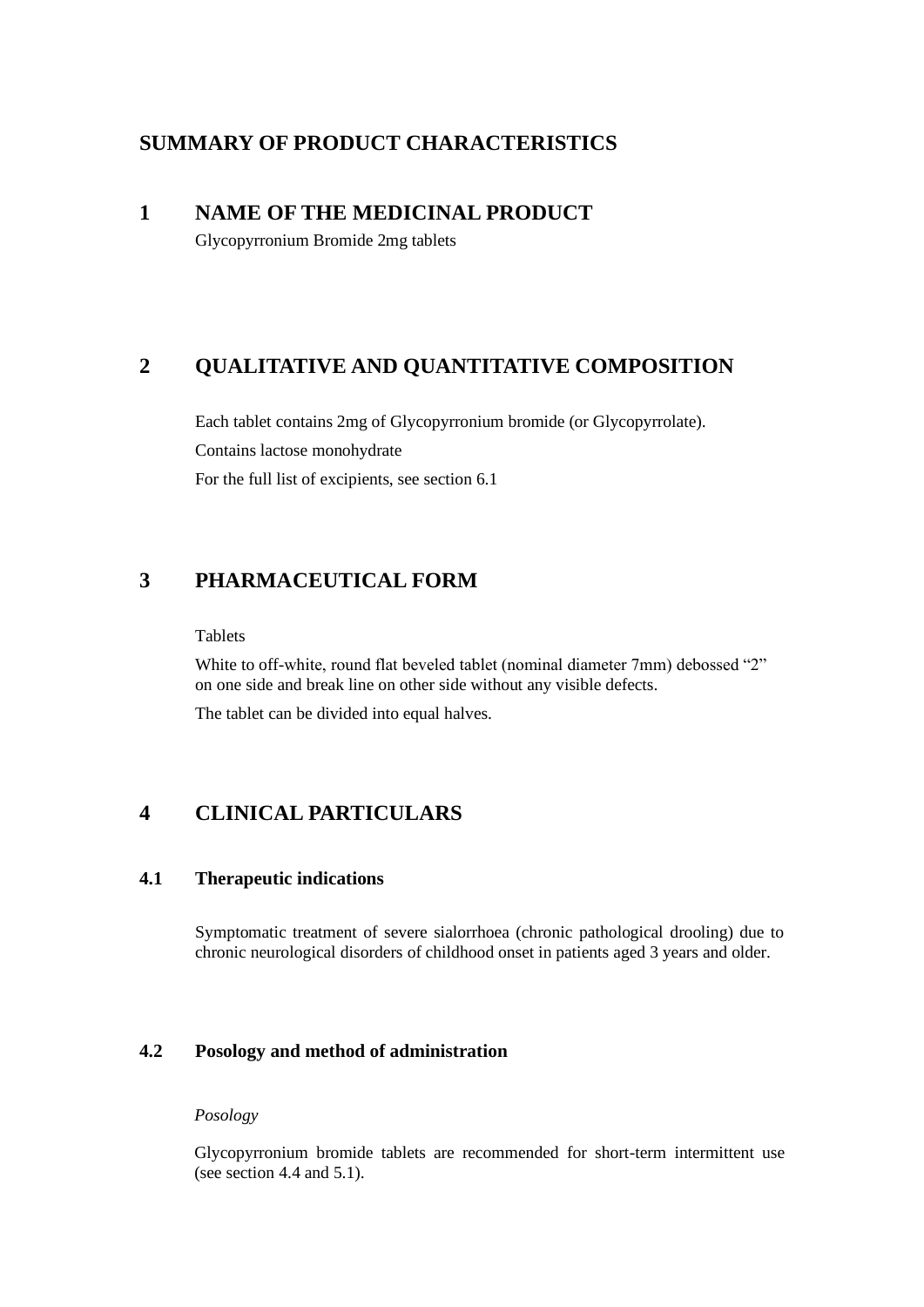Glycopyrronium bromide tablets should be prescribed by physicians experienced in the treatment of patients with neurological disorders.

## **Paediatric population**

### Children and adolescents aged 3 years and older

The dosing schedule for Glycopyrronium bromide tablets is based on the weight of the child with the initial dosing of 0.02 mg/kg to be given orally three times daily and titrate in increments of 0.02 mg/kg every 5-7 days based on therapeutic response and adverse reactions. The maximum recommended dosage is 0.1 mg/kg three times daily not to exceed 1.5-3 mg per dose based upon weight. For greater detail, see Table 1.

During the four-week titration period, dosing can be increased with the recommended dose titration schedule while ensuring that the anticholinergic adverse events are tolerable. Prior to each increase in dose, review the tolerability of the current dose level with the patient's caregiver.

Younger children may be more susceptible to adverse events and this should be kept in mind when dose adjustments are carried out.

Following the dose titration period, the child's sialorrhoea should be monitored, in conjunction with the carer at no longer than 3 monthly intervals, to assess changes in efficacy and/or tolerability over time, and the dose adjusted accordingly

| Weight    | Dose level | Dose level | Dose level | Dose level        | Dose level        |
|-----------|------------|------------|------------|-------------------|-------------------|
|           |            | 2          | 3          | 4                 | 5                 |
| Kg        | $(-0.02)$  | $(-0.04)$  | $(-0.06)$  | $(-0.08)$         | $(-0.1)$          |
|           | mg/kg)     | mg/kg)     | mg/kg)     | mg/kg)            | mg/kg)            |
| $13 - 17$ | 0.3mg      | 0.6mg      | 0.9mg      | 1.2mg             | 1.5mg             |
| 18-22     | 0.4mg      | 0.8mg      | 1.2mg      | 1.6mg             | 2.0mg             |
| $23 - 27$ | 0.5mg      | 1.0mg      | 1.5mg      | 2.0mg             | 2.5mg             |
| 28-32     | 0.6mg      | 1.2mg      | 1.8mg      | 2.4mg             | 3.0 <sub>mg</sub> |
| $33 - 37$ | 0.7mg      | 1.4mg      | 2.1mg      | 2.8mg             | 3.0 <sub>mg</sub> |
| 38-42     | 0.8mg      | 1.6mg      | 2.4mg      | 3.0 <sub>mg</sub> | 3.0 <sub>mg</sub> |
| 43-47     | 0.9mg      | 1.8mg      | 2.7mg      | 3.0mg             | 3.0 <sub>mg</sub> |
| >48       | 1.0mg      | 2.0mg      | 3.0mg      | 3.0 <sub>mg</sub> | 3.0 <sub>mg</sub> |

**Table 1: Dosing tables for children and adolescents aged 3 years and older**

For doses which cannot be achieved using the tablet formulation, other pharmaceutical forms of glycopyrronium bromide are available.

#### Children aged  $<$  3 years

Glycopyrronium bromide tablets are not recommended for use in children younger than 3 years.

## **Adult population**

For adolescents with chronic neurological disorders of childhood onset, their stable dose of glycopyrronium bromide tablets can be continued into adulthood.

For adults with chronic neurological disorders of childhood onset who are initiating glycopyrronium bromide tablets, the dosing schedule described under the paediatric population subheading and summarised in Table 1 should be followed.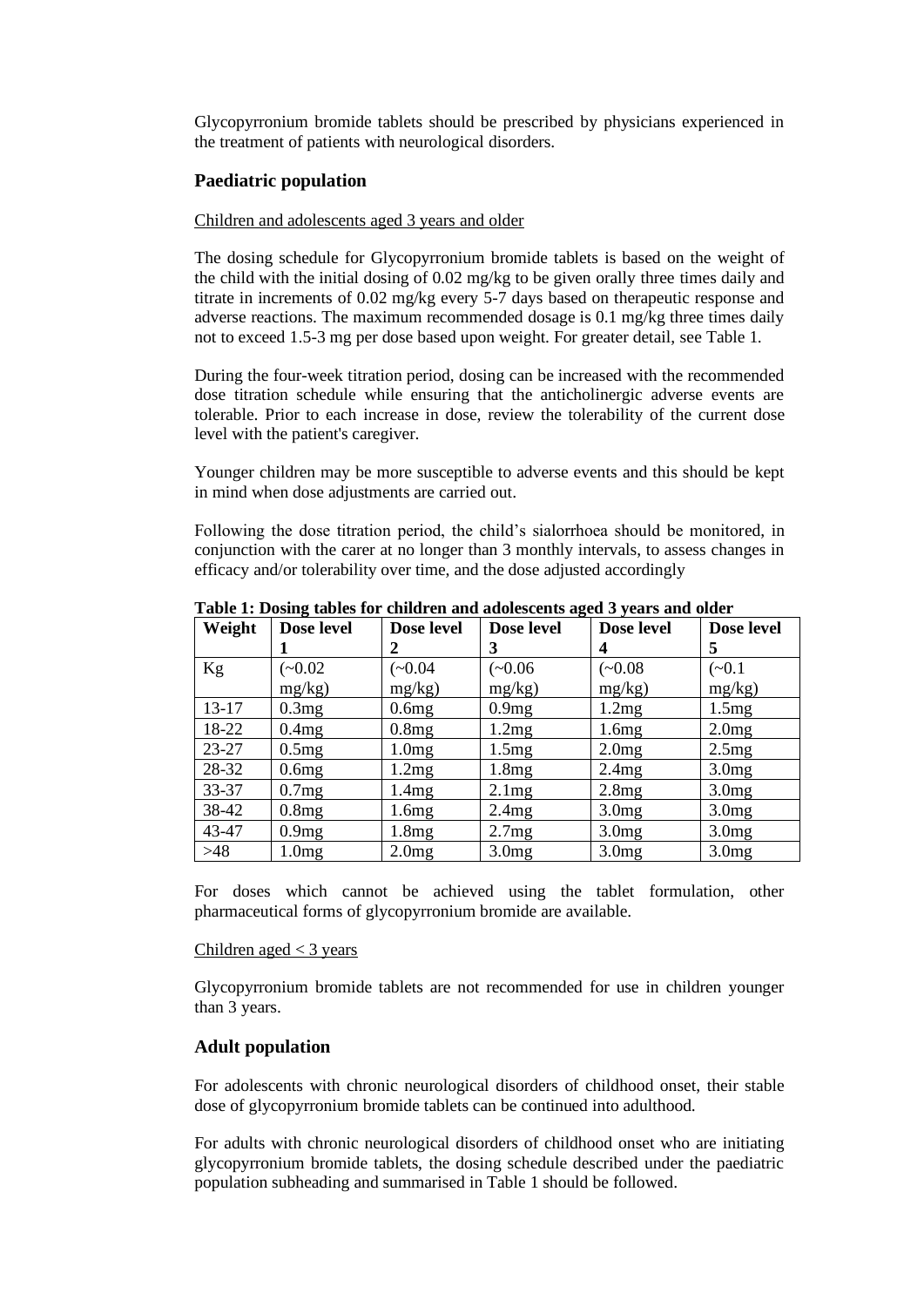## **Elderly population**

The elderly have a longer elimination half-life and reduced medicinal product clearance as well as limited data to support efficacy in short-term use. As such glycopyrronium bromide tablets should not be used in patients over the age of 65 years.

## Renal Impairment

Elimination of glycopyrronium is severely impaired in patients with renal failure. Glycopyrronium is contraindicated in those with severe renal failure (see section 4.3).

For patients with Mild to moderate renal impairment (eGFR  $\langle 90 - \rangle 230$  $ml/min/1.73m<sup>2</sup>$ ) doses should be reduced by 30%.

## Hepatic impairment

Clinical studies have not been conducted in patients with hepatic impairment. Glycopyrronium is cleared predominantly from the systemic circulation by renal excretion and hepatic impairment is not thought to result in a clinically relevant increase in systemic exposure of glycopyrronium. Other licensed glycopyrronium products are not all interchangeable on a milligram for-milligram basis due to differences in bioavailability; please refer to the approved posology of the product if changing between products.

#### *Method of administration*

For oral administration only.

For patients who cannot swallow tablets, other pharmaceutical forms should be used.

Co-administration with food results in a marked decrease in systemic medicinal product exposure. Dosing should be at least one hour before or at least two hours after meals or at consistent times with respect to food intake. High fat food should be avoided. Where the patient's specific needs determine that co-administration with food is required, dosing of the medicinal product should be consistently performed during food intake (see section 5.2)

## **4.3 Contraindications**

Hypersensitivity to the active substance(s) or to any of the excipients listed in section 6.1

In common with other antimuscarinics Pregnancy and breast-feeding Angle-closure glaucoma Myasthenia gravis (large doses of quaternary ammonium compounds have been shown to antagonise end plate nicotinic receptors) History of intestinal obstruction Paralytic ileus Ulcerative colitis Pyloric stenosis Urinary retention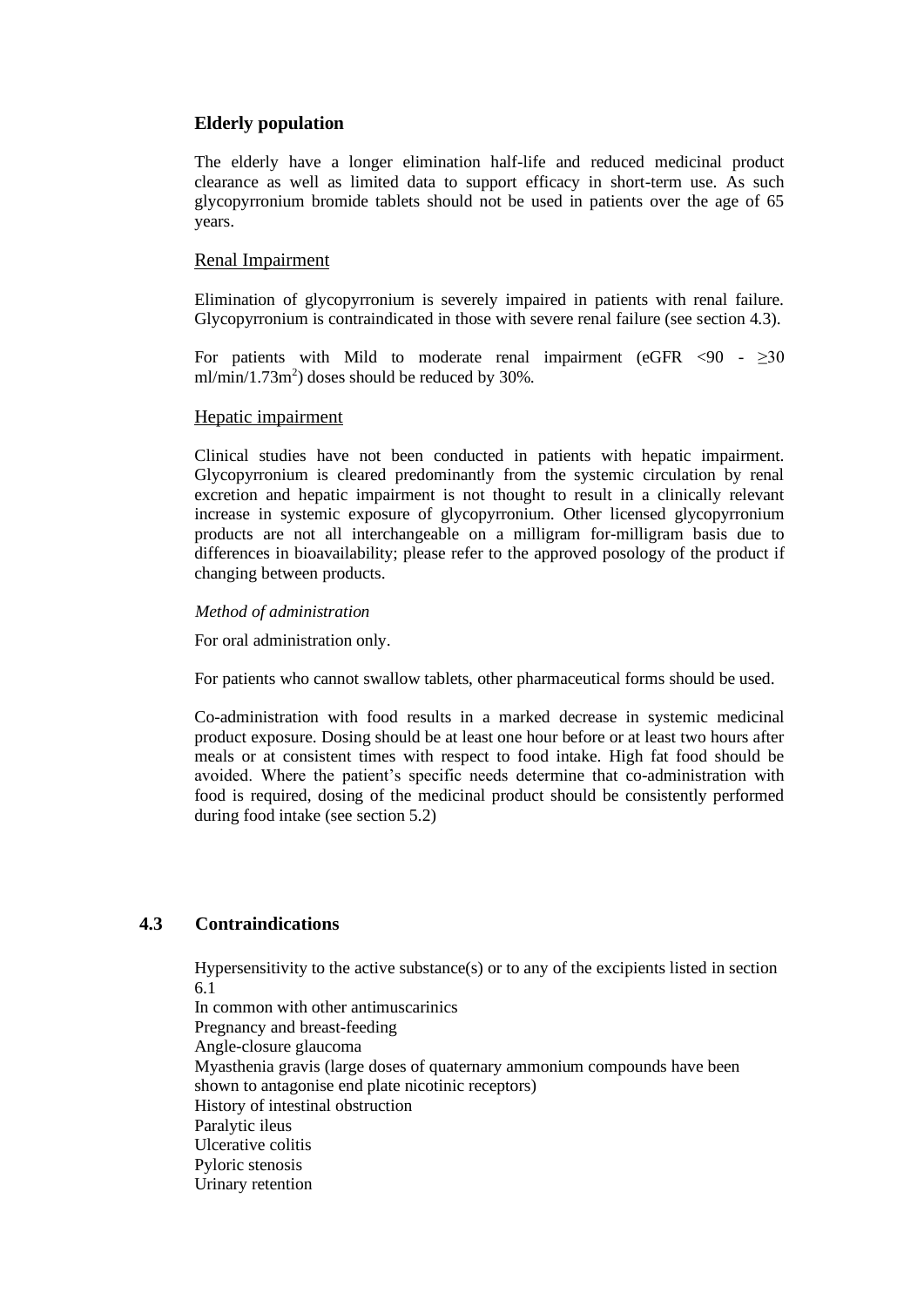Prostatic enlargement Severe renal impairment ( $eGFR < 30$  ml/min/1.73m<sup>2</sup>), including those with end-stage renal disease requiring dialysis. Concomitant treatment with (see section 4.5):

- potassium chloride solid oral dose products;
- anticholinergics.

# **4.4 Special warnings and precautions for use**

#### Anticholinergic effects

Anticholinergic effects such as urinary retention, constipation and overheating due to inhibition of sweating may be dose dependent and difficult to assess in a disabled child.

Monitoring by physicians and caregivers is required with adherence to the management instructions below:

## Management of important anticholinergic side effects

The carer should stop treatment and seek advice from the prescriber in the event of:

- constipation
- urinary retention
- pneumonia
- allergic reaction
- pyrexia
- very hot weather
- changes in behaviour.

After evaluating the event, the prescriber will decide if treatment should remain stopped or if this should continue at a lower dose.

#### Lack of long-term safety data

Published safety data are not available beyond 24 weeks treatment duration. Given the limited long-term safety data available and the uncertainties around the potential risk for carcinogenicity, total treatment duration should be kept as short as possible. If continuous treatment is needed (e.g., in a palliative setting) or the treatment is repeated intermittently (e.g., in the non-palliative setting treating chronic disease) benefits and risks should be carefully considered on a case-by-case basis and treatment should be closely monitored.

#### Mild to moderate sialorrhoea

Due to the low potential benefit and the known adverse effect profile, glycopyrronium bromide tablets should not be given to children with mild to moderate sialorrhoea.

#### Cardiac disorders

Glycopyrronium should be used with caution in patients with acute myocardial infarction, hypertension, coronary artery disease, cardiac arrhythmias and conditions characterised by tachycardia (including thyrotoxicosis, cardiac insufficiency, cardiac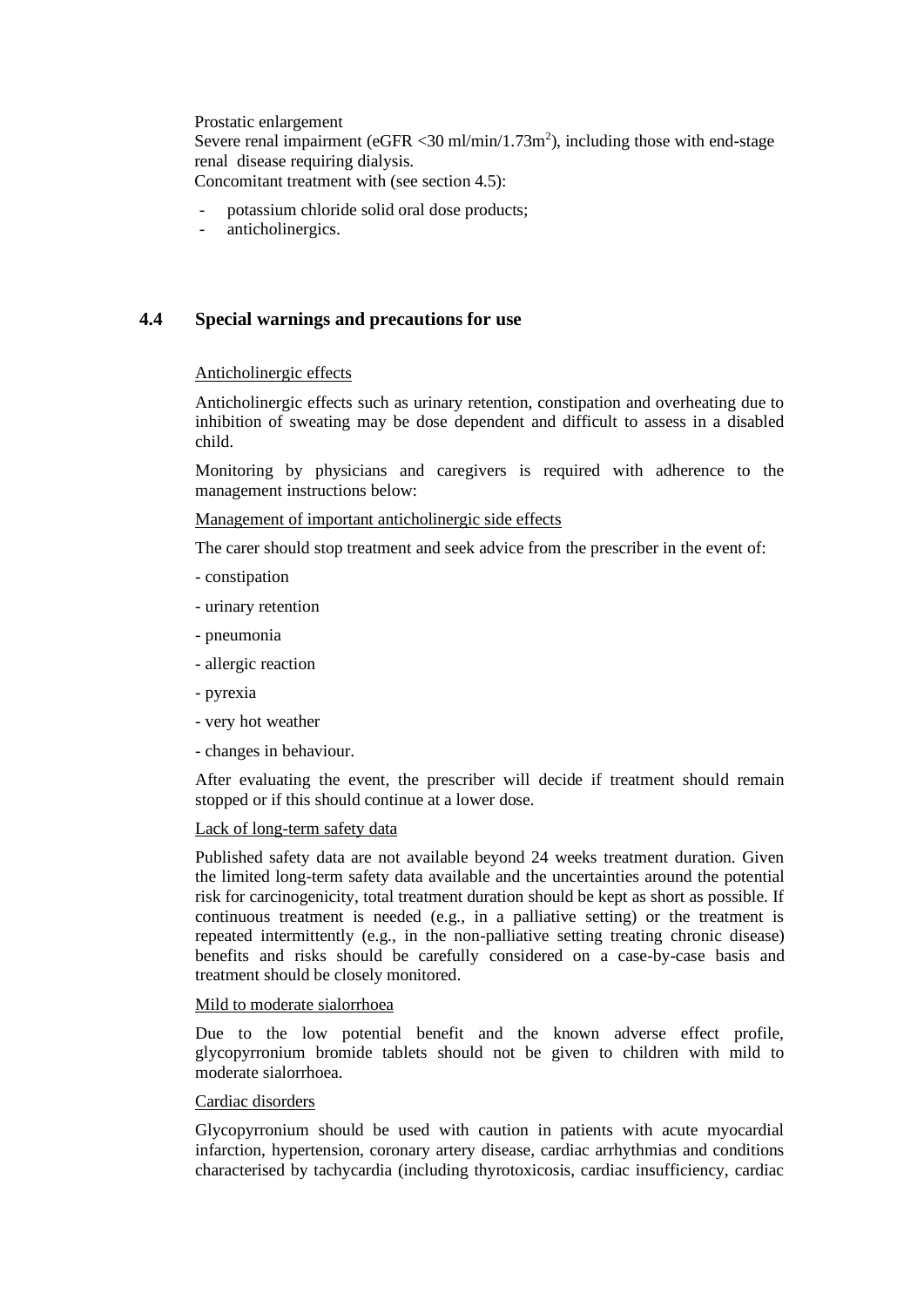surgery) due to the potential increase in heart rate, blood pressure and rhythm disorders produced by its administration. The carer should be advised to measure the pulse rate if the child seems unwell and report very fast or very slow heart rate.

#### Gastro-intestinal disorders

Antimuscarinics such as glycopyrronium should be used with caution in patients with gastro-oesophageal reflux disease, pre-existing constipation, and diarrhoea.

## Dental

Since reduced salivation can increase the risk of oral cavities and periodontal diseases, it is important that patients receive adequate daily dental hygiene and regular dental health checks.

#### Respiratory

Glycopyrronium can cause thickening of secretions, which may increase the risk of respiratory infection and pneumonia. Glycopyrronium should be discontinued if pneumonia is present.

#### Central nervous system adverse events

Increased central nervous system effects have been reported in clinical trials including irritability; drowsiness; restlessness; over activity; short attention span; frustration; mood changes; temper outbursts or explosive behaviour; excessive sensitivity; seriousness or sadness; frequent crying episodes; fearfulness. Behavioural changes should be monitored. As a consequence of its quaternary charge, glycopyrronium has limited ability to penetrate the blood brain barrier, although the extent of penetration is unknown. Caution should be exercised in patients with compromised blood brain barrier e.g., intraventricular shunt, brain tumour, encephalitis.

## Children below the age of 3 years

Glycopyrronium bromide is not recommended in children below the age of 3 years since there is very limited data on the efficacy and safety of glycopyrronium in this age group.

## Growth and development

The effects of glycopyrronium on the reproductive system have not been investigated. Whilst clinical studies do not report any short or long-term effect of glycopyrronium on neurodevelopment or growth, no studies have been conducted to specifically address these issues.

## Lactose

This medicine contains Lactose. Patients with rare hereditary problems of galactose intolerance, the Lapp lactase deficiency or glucose-galactose malabsorption should not take this medicine.

## Sodium

This medicine contains less than 1 mmol sodium (23 mg) per tablet, that is to say essentially 'sodium-free'.

## **4.5 Interaction with other medicinal products and other forms of interaction**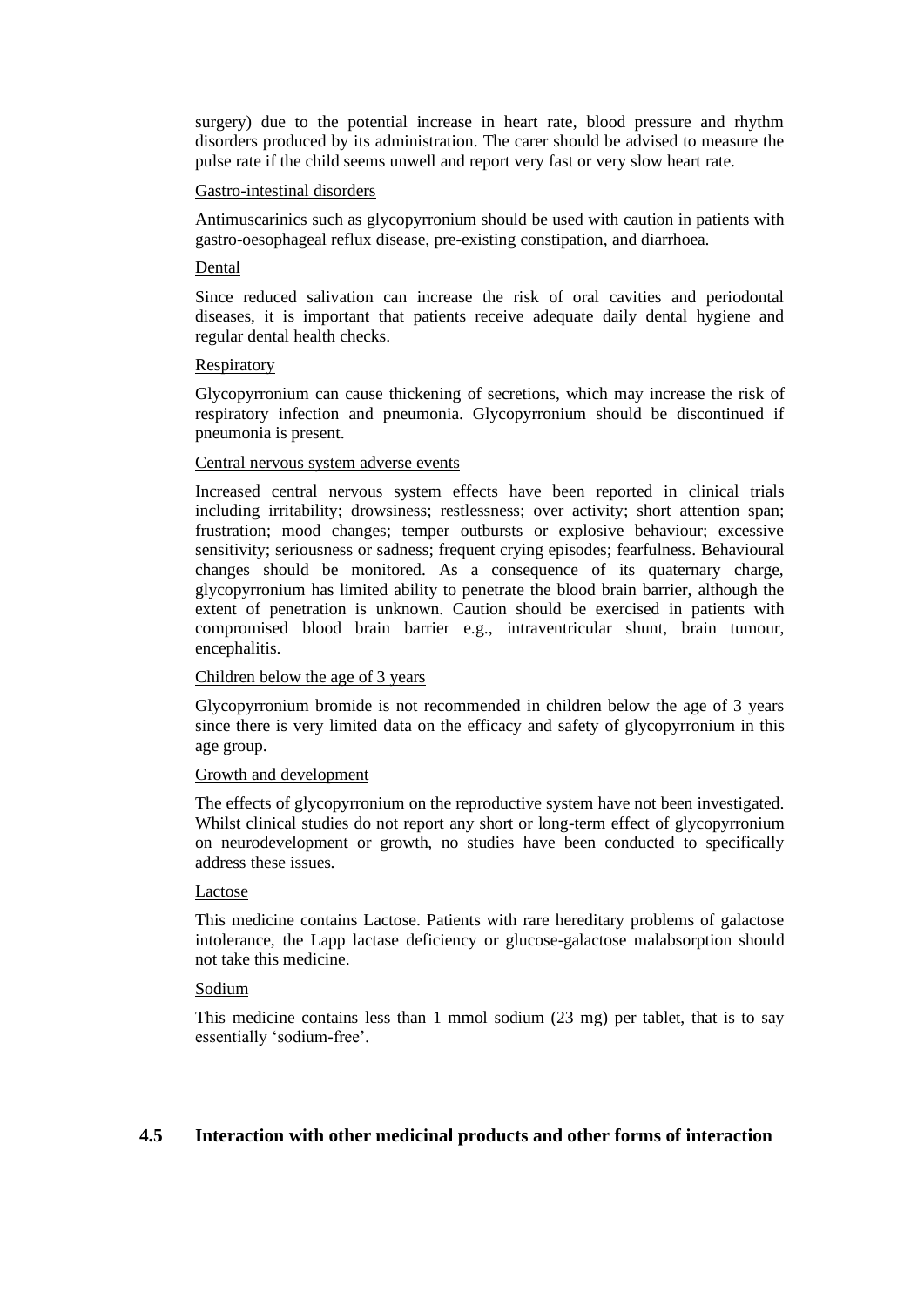No interaction studies have been performed.

#### Paediatric population

There are limited data available relating to interactions with other medicinal products in the paediatric age group. The following medicinal product interaction information is relevant to glycopyrronium

### Contraindications of concomitant use

Concomitant use of the following medicinal products is contraindicated (see section 4.3):

Potassium chloride solid oral dose: glycopyrronium may potentiate the risk of upper gastrointestinal injury associated with oral solid formulations of potassium chloride due to increased gastrointestinal transit time creating a high localized concentration of potassium ions.

An association with upper GI bleeding and small bowel ulceration, stenosis, perforation, and obstruction has been observed.

Anticholinergics: concomitant use of anticholinergics may increase the risk of anticholinergic side effects. Anticholinergics may delay the gastrointestinal absorption of other anticholinergics administered orally and also increase the risk of anticholinergic side effects.

### Concomitant use to be considered with caution

Concomitant use of the following medicinal products should be considered with caution:

Antispasmodics: glycopyrronium may antagonize the pharmacologic effects of gastrointestinal prokinetic active substances such as domperidone and metoclopramide.

Topiramate: glycopyrronium may potentiate the effects of oligohidrosis and hyperthermia associated with the use of topiramate, particularly in paediatric patients;

Sedating antihistamines: may have additive anticholinergic effects. A reduction in anticholinergic and/or antihistamine dosage may be necessary;

Neuroleptics/antipsychotics: the effects of active substances such as phenothiazines, clozapine and haloperidol may be potentiated. A reduction in anticholinergic and/or neuroleptic/antipsychotic dose may be necessary;

Skeletal muscle relaxants: Use of anticholinergics after administration of botulinum toxin may potentiate systemic anticholinergic effects;

Tricyclic antidepressants and MAOIs: may have additive anticholinergic effects. A reduction in anticholinergic and/or tricyclic antidepressants and MAOIs dosage may be necessary.

Opioids: active substances such as pethidine and codeine may result in additive central nervous system and gastrointestinal adverse effects and increase the risk of severe constipation or paralytic ileus and CNS depression. If concomitant use cannot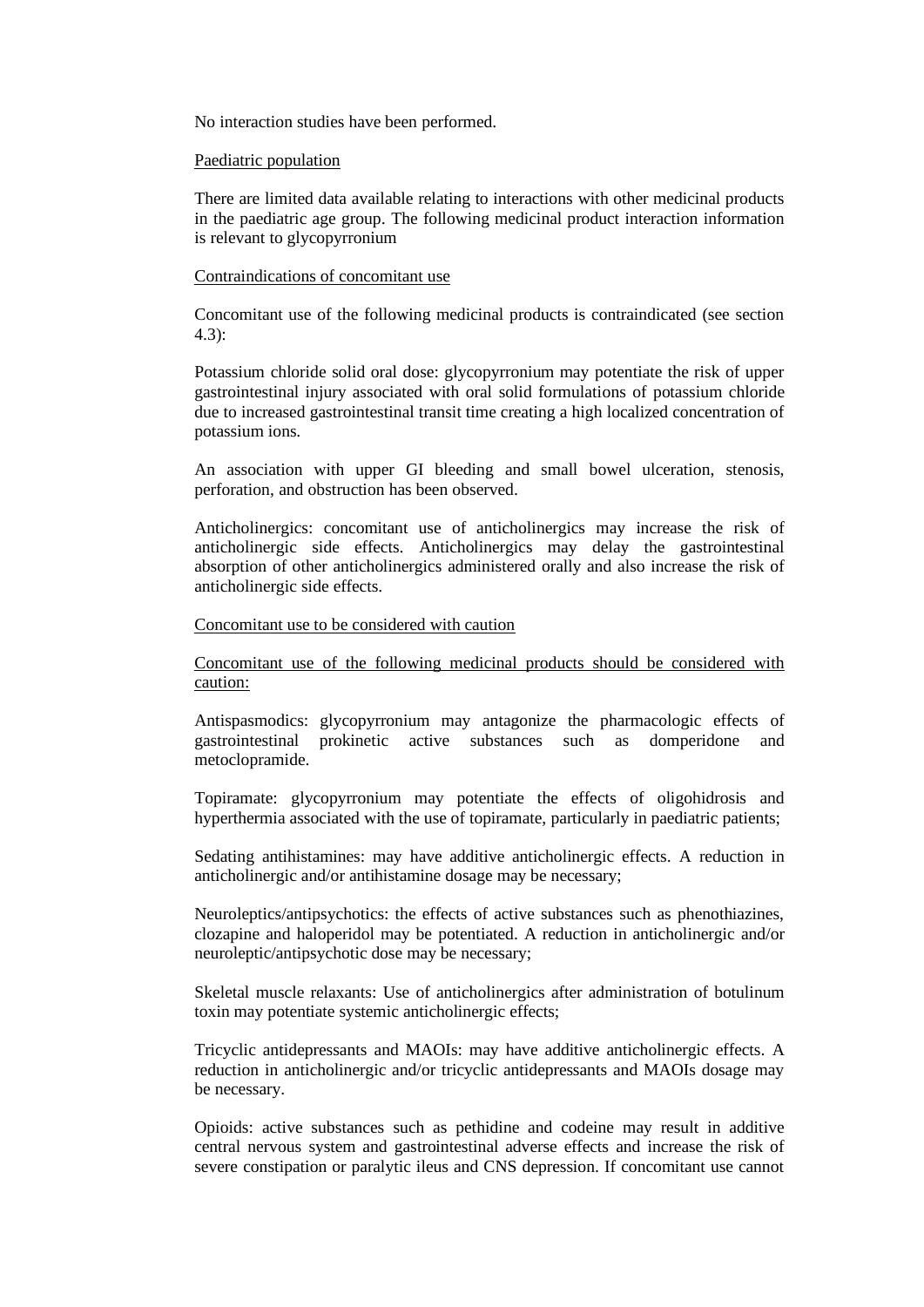be avoided, patients should be monitored for potentially excessive or prolonged CNS depression and constipation;

Corticosteroids: Steroid-induced glaucoma may develop with topical, inhaled, oral or intravenous, steroid administration. Concomitant use may result in increased intraocular pressure via an open- or a closed-angle mechanism;

Other Medicinal products with anticholinergic properties (e.g., antihistamines, antidepressants) may cause cumulative parasympatholytic effects including dry mouth, urinary retention, constipation and confusion, and an increased risk of anticholinergic intoxication syndrome.

## **4.6 Fertility, pregnancy and lactation**

### Women of child-bearing potential

Women of childbearing potential must use effective contraception during treatment.

#### Pregnancy

There are no data on the use of glycopyrronium bromide tablets in pregnant women. The assessment of reproductive endpoints for glycopyrronium is limited (see section 5.3). Glycopyrronium is contraindicated in pregnancy (see section 4.3).

#### Breastfeeding

Safety in breast-feeding has not been established. Use whilst breast feeding is contraindicated (see section 4.3).

#### Fertility

There are no data on the effects of glycopyrronium bromide tablets on male or female fertility. Reproductive performance in rats given glycopyrronium shows a decrease in the rate of conception and in survival rate at weaning. There are insufficient data in the public domain to adequately assess effects on the reproductive system in young adults (see section 5.3).

# **4.7 Effects on ability to drive and use machines**

Glycopyrronium Bromide tablets may influence the ability to drive and use machines because it may produce drowsiness or blurred vision. In this event, the patient should be warned not to engage in activities requiring mental alertness such as operating a motor vehicle or other machinery, riding a bicycle, or performing hazardous work while taking this drug.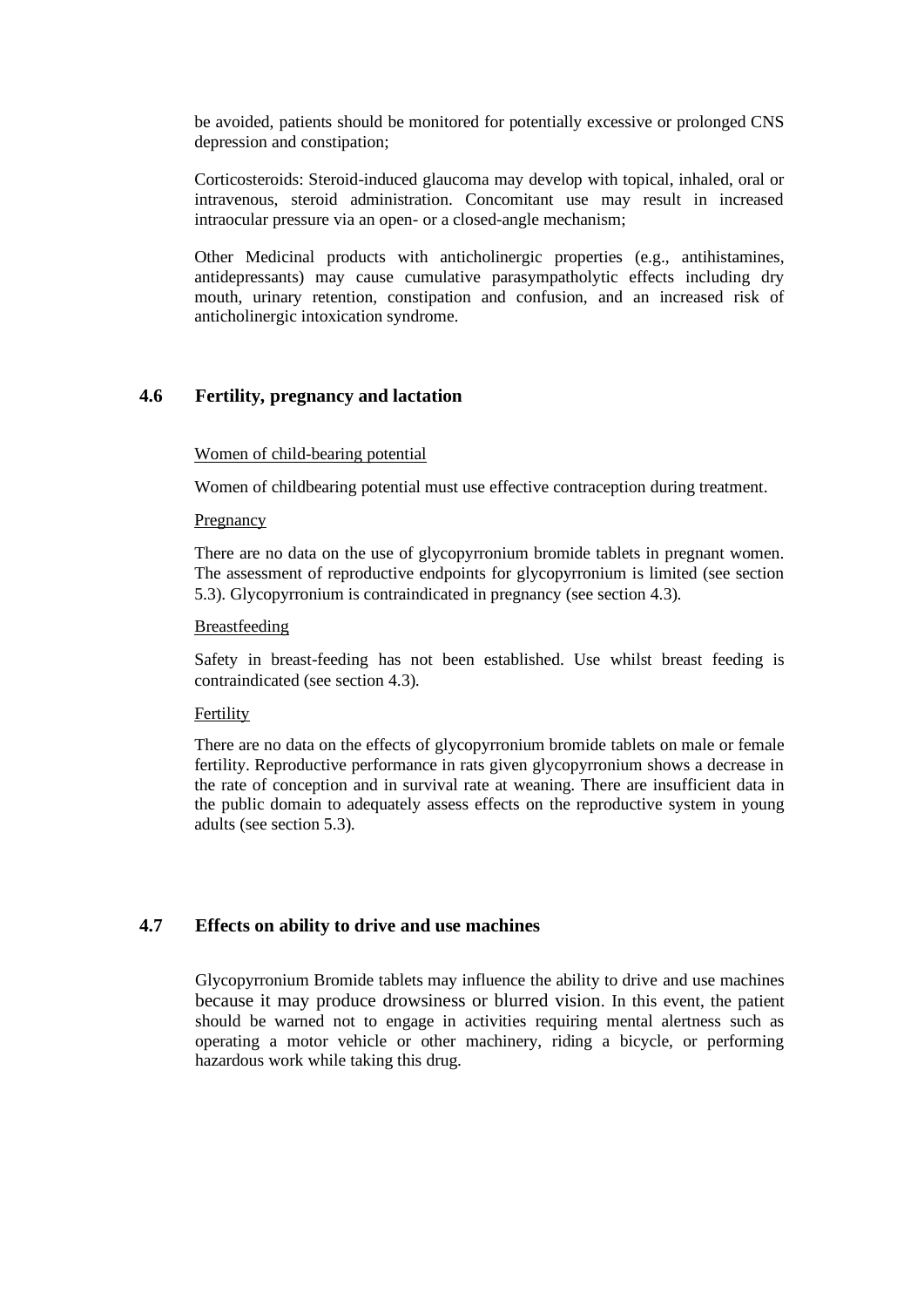# **4.8 Undesirable effects**

## Summary of the safety profile

Adverse reactions are common with glycopyrronium due to its known pharmacodynamic anticholinergic effects. The efficacy of the medicinal product should be balanced against the adverse reactions and the dose monitored regularly and adjusted, as necessary. The most common anticholinergic adverse reactions in the placebo-controlled studies (see section 5.1) related to the gastrointestinal system and were dry mouth, constipation, diarrhoea, and vomiting, all of which occurred at a rate of ≥15%. The safety profile is further characterised by other symptoms, related to the anticholinergic effects at a rate of  $\geq$ 15%, including urinary retention, flushing and nasal congestion. Adverse reactions are more common with higher doses and prolonged use

## Tabulated list of adverse reactions

Adverse reactions reported in the literature for trials using glycopyrronium for sialorrhoea in the paediatric population (including 2 placebo-controlled trials, an uncontrolled safety study using glycopyrronium for a 6-month period, and 3 supportive studies with adverse event data in the target population) are listed by MedDRA system organ class (Table 3). Within each system organ class, the adverse reactions are ranked by frequency, with the most frequent reactions first. Within each frequency grouping, adverse reactions are presented in order of decreasing seriousness. In addition, the corresponding frequency category for each adverse reaction is based on the following convention: very common  $(≥1/10)$ ; common  $(\geq 1/100$  to <1/10) uncommon ( $>1/1000$  to <1/100) rare ( $>1/10000$  to <1/1000) very rare ( $\langle 1/10000 \rangle$ ) not known (cannot be estimated from the available data).

| <b>Adverse reaction</b>                       | <b>Frequency/category</b> |  |  |  |
|-----------------------------------------------|---------------------------|--|--|--|
| <b>Infections and infestations</b>            |                           |  |  |  |
| Upper respiratory infection                   | Common                    |  |  |  |
| Pneumonia                                     | Common                    |  |  |  |
| Urinary tract infection                       | Common                    |  |  |  |
| <b>Psychiatric disorders</b>                  |                           |  |  |  |
| Irritability                                  | Very common               |  |  |  |
| Agitation                                     | Common                    |  |  |  |
| Drowsiness                                    | Common                    |  |  |  |
| Restlessness                                  | Not known                 |  |  |  |
| Overactivity                                  | Not known                 |  |  |  |
| Short attention span                          | Not known                 |  |  |  |
| Frustration                                   | Not known                 |  |  |  |
| Mood variable                                 | Not known                 |  |  |  |
| Temper tantrum                                | Not known                 |  |  |  |
| Intermittent explosive disorders              | Not known                 |  |  |  |
| Sensitivity, shyness, and social withdrawal   | Not known                 |  |  |  |
| disorder specific to childhood or adolescence |                           |  |  |  |
| Feeling sad                                   | Not known                 |  |  |  |
| Crying                                        | Not known                 |  |  |  |
| Fear                                          | Not known                 |  |  |  |
| Nervous system disorders                      |                           |  |  |  |

List of Adverse Reaction Frequency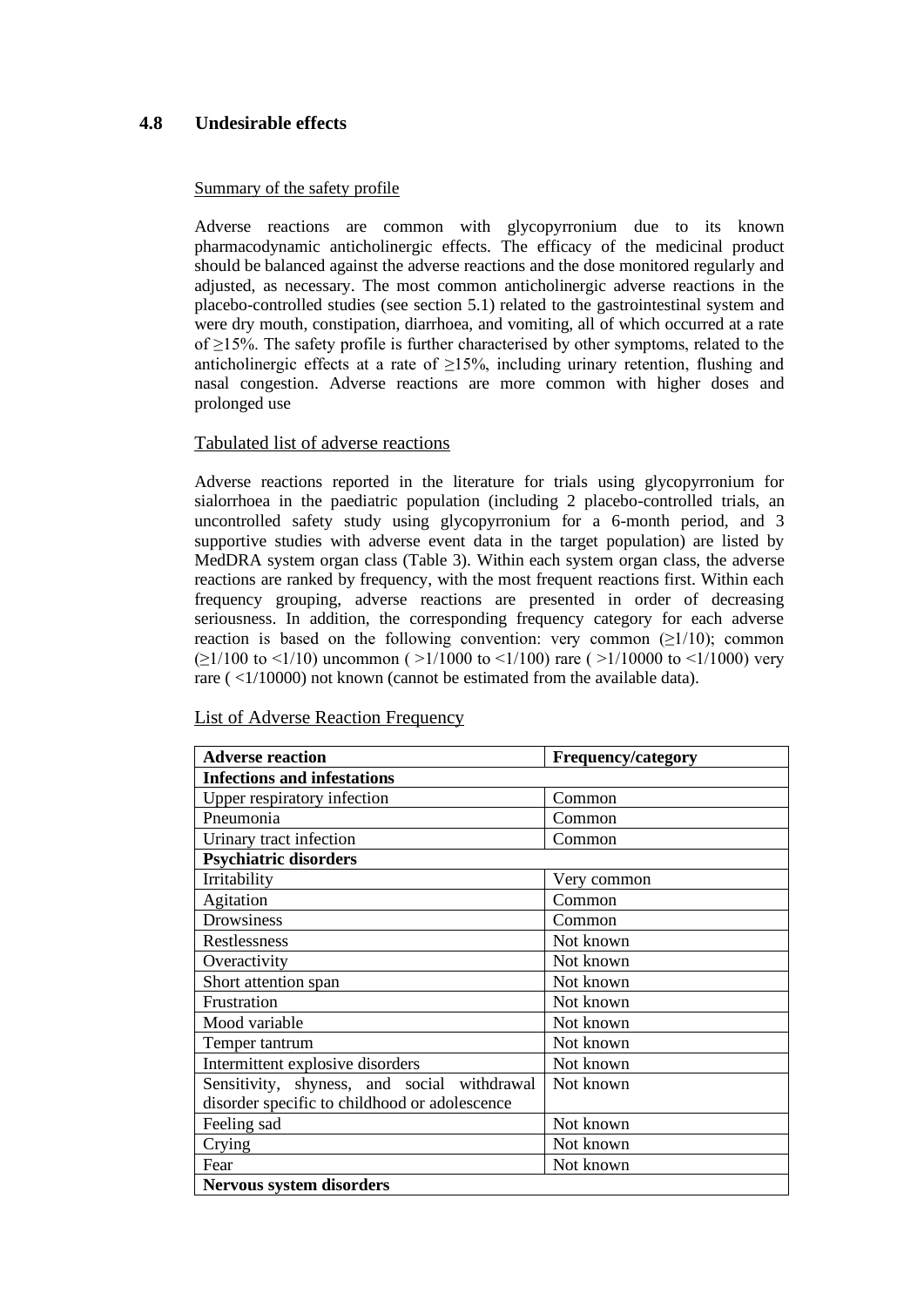| Headache                                             | Uncommon                      |  |  |  |  |  |
|------------------------------------------------------|-------------------------------|--|--|--|--|--|
| Insomnia                                             | Not known                     |  |  |  |  |  |
| <b>Eye disorders</b>                                 |                               |  |  |  |  |  |
| Mydriasis                                            | Uncommon                      |  |  |  |  |  |
| Nystagmus                                            | Uncommon                      |  |  |  |  |  |
| Angle-closure glaucoma                               | Not known                     |  |  |  |  |  |
| Photophobia                                          | Not known                     |  |  |  |  |  |
| Dry eyes                                             | $\overline{\text{Not}}$ Known |  |  |  |  |  |
| <b>Cardiac disorders</b>                             |                               |  |  |  |  |  |
| Flushing                                             | Very common                   |  |  |  |  |  |
| Transient bradycardia                                | Not known                     |  |  |  |  |  |
| Respiratory, thoracic, and mediastinal disorders     |                               |  |  |  |  |  |
| Nasal congestion                                     | Very common                   |  |  |  |  |  |
| Epistaxis                                            | Common                        |  |  |  |  |  |
| Reduced bronchial secretions                         | Very common                   |  |  |  |  |  |
| Sinusitis                                            | Not known                     |  |  |  |  |  |
| <b>Gastrointestinal disorders</b>                    |                               |  |  |  |  |  |
| Dry mouth                                            | Very common                   |  |  |  |  |  |
| Constipation                                         | Very common                   |  |  |  |  |  |
| Diarrhoea                                            | Very common                   |  |  |  |  |  |
| Vomiting                                             | Very common                   |  |  |  |  |  |
| Halitosis                                            | Uncommon                      |  |  |  |  |  |
| Pseudo-obstruction                                   | Uncommon                      |  |  |  |  |  |
| Gastrointestinal mobility disorder                   | Uncommon                      |  |  |  |  |  |
| Oesophageal candidiasis                              | Uncommon                      |  |  |  |  |  |
| Nausea                                               | Not known                     |  |  |  |  |  |
| Skin and subcutaneous tissue disorders               |                               |  |  |  |  |  |
| Rash                                                 | Common                        |  |  |  |  |  |
| Dryness of the skin                                  | Not known                     |  |  |  |  |  |
| Inhibition of sweating                               | Not known                     |  |  |  |  |  |
| <b>Renal and urinary disorders</b>                   |                               |  |  |  |  |  |
| Urinary retention                                    | Very common                   |  |  |  |  |  |
| Urinary urgency                                      | Not known                     |  |  |  |  |  |
| General disorders and administration site conditions |                               |  |  |  |  |  |
| Pyrexia                                              | Common                        |  |  |  |  |  |
| Dehydration                                          | Uncommon                      |  |  |  |  |  |
| Thirst in hot weather                                | Uncommon                      |  |  |  |  |  |
| Angioedema                                           | Not known                     |  |  |  |  |  |
| Allergic reaction                                    | Not known                     |  |  |  |  |  |

# Description of selected adverse reactions

# Urinary retention

Urinary retention is a known adverse reaction associated with anticholinergic medicinal products (15%). Glycopyrronium treatment should be withdrawn until the urinary retention resolves.

## Pneumonia

Pneumonia is a known adverse reaction associated with anticholinergic medicinal products (7.9%). Glycopyrronium treatment should be withdrawn until the pneumonia resolves.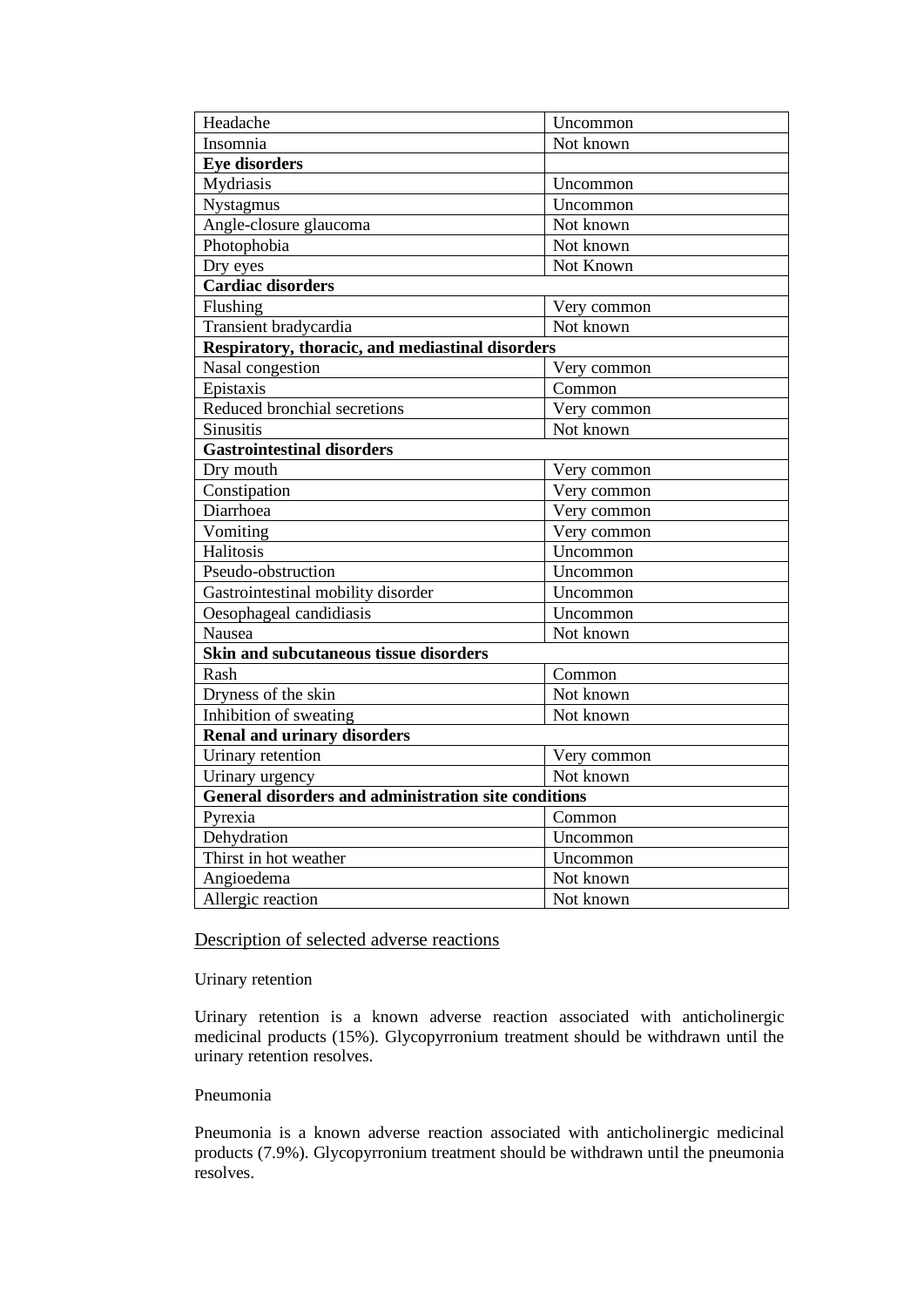#### Constipation

Constipation is a known adverse reaction associated with anticholinergic medicinal products (30%). Glycopyrronium treatment should be withdrawn until the constipation resolves.

#### Central Nervous System

Although glycopyrronium has limited ability to cross the blood brain barrier, increased central nervous system effects have been reported in clinical trials (23%). Such effects should be discussed with the carer during treatment reviews and a dose reduction considered

#### Cardiac disorders

Glycopyrronium is known to have an effect on heart rate and blood pressure at doses used during anaesthesia although clinical trials in children with chronic drooling have not shown this effect. An effect on the cardiovascular system should be considered when assessing tolerability.

#### Haematology and chemistry

A decrease of >10% from the normal reference range at baseline for absolute neutrophil  $(11.2\%)$  and red blood cell  $(11.1\%)$  count, and increases  $>10\%$  from the normal reference range at baseline for monocyte (16.7%) and absolute monocyte  $(11.2%)$  counts has been seen. Decreases  $>10%$  from the normal reference range at baseline were observed for carbon dioxide (15.1%), bicarbonate (13.3%), and creatinine (10.7%) concentrations.

#### **Reporting of suspected adverse reactions**

Reporting suspected adverse reactions after authorisation of the medicinal product is important. It allows continued monitoring of the benefit/risk balance of the medicinal product. Healthcare professionals are asked to report any suspected adverse reactions via the Yellow Card Scheme at: [www.mhra.gov.uk/yellowcard](http://www.mhra.gov.uk/yellowcard) or search for MHRA Yellow Card in the **Google Play** or **Apple App Store**. By reporting side effects, you can help provide more information on the safety of this medicine.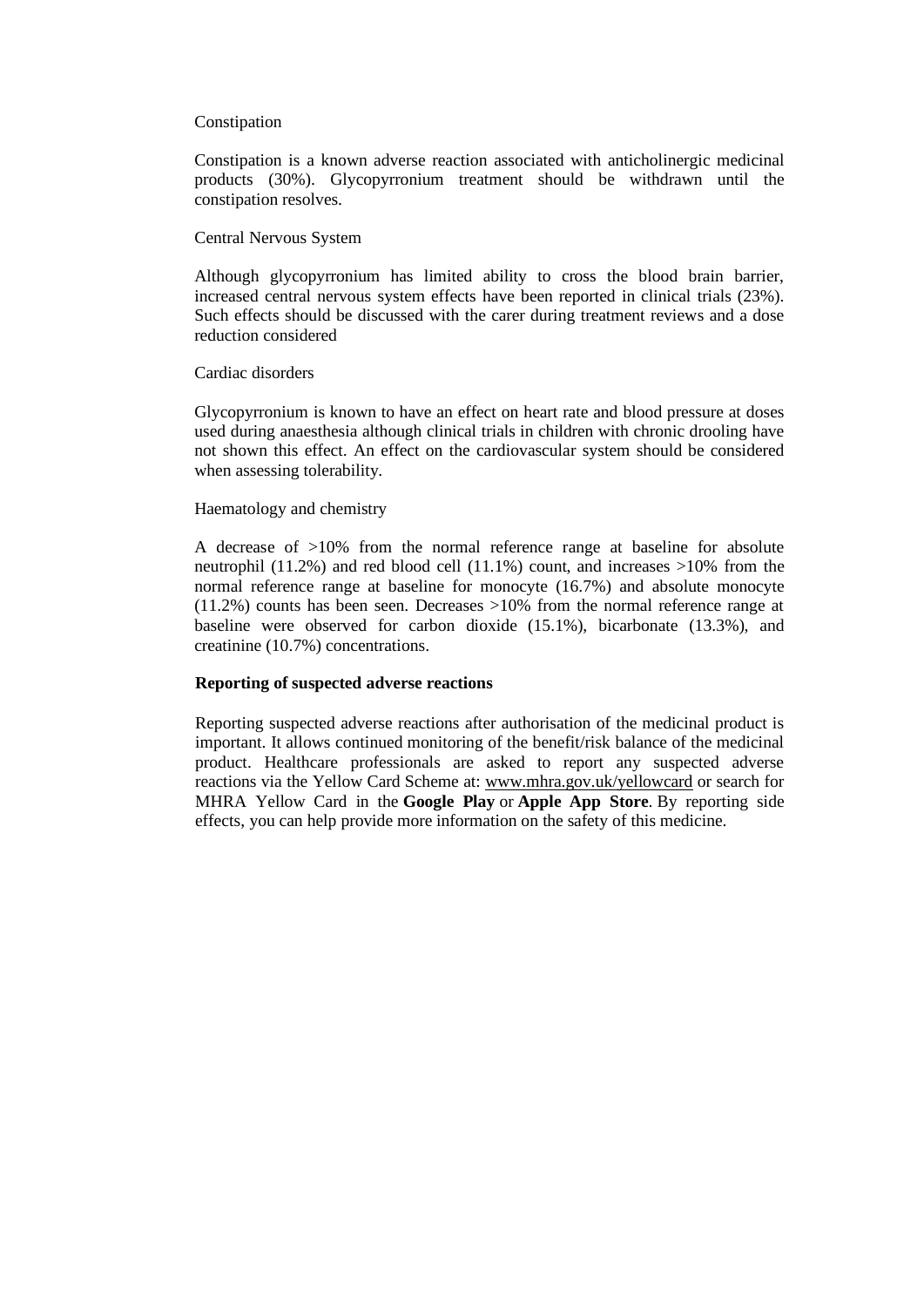## **4.9 Overdose**

#### Symptoms

Overdose of glycopyrronium can result in anticholinergic syndrome, produced by the inhibition of cholinergic neurotransmission at muscarinic receptor sites. Clinical manifestations are caused by CNS effects, peripheral nervous system effects, or both. Common manifestations include flushing, dry skin and mucous membranes, mydriasis with loss of accommodation, altered mental status and fever. Additional manifestations include sinus tachycardia, decreased bowel sounds, functional ileus, urinary retention, hypertension, tremulousness, and myoclonic jerking.

#### Management

Patients presenting with anticholinergic toxicity should be transported to the nearest emergency facility with advanced life support capabilities. Pre-hospital gastrointestinal decontamination with activated charcoal is not recommended because of the potential for somnolence and seizures and the resulting risk of pulmonary aspiration. At hospital, activated charcoal can be administered if the patient's airways can be adequately protected. Physostigmine salicylate is recommended when tachydysrhythmia with subsequent hemodynamic compromise, intractable seizure, severe agitation, or psychosis is present. Patients and/or parents/caregivers should be counselled to ensure an accurate dose is given each time, in order to prevent the harmful consequences of anticholinergic reactions of glycopyrronium seen with dosing errors or overdose.

# **5 PHARMACOLOGICAL PROPERTIES**

## **5.1 Pharmacodynamic properties**

Pharmacotherapeutic group: Medicinal products for functional gastrointestinal disorders, synthetic anticholinergics; ATC Code: A03AB02

Glycopyrronium is a quaternary ammonium antimuscarinic with peripheral effects similar to atropine. Antimuscarinics are competitive inhibitors of the actions of acetylcholine at the muscarinic receptors of autonomic effector sites innervated by parasympathetic (cholinergic postganglionic) nerves. They also inhibit the action of acetylcholine where smooth muscle lacks cholinergic innervation.

Salivation is primarily mediated by parasympathetic innervation of the salivary glands. Glycopyrronium competitively inhibits cholinergic muscarinic receptors in salivary glands and other peripheral tissues, thus indirectly reducing the rate of salivation.

Glycopyrronium has little effect on cholinergic stimuli at nicotinic acetylcholine receptors, on structures innervated by postganglionic cholinergic neurons, and on smooth muscles that respond to acetylcholine but have no cholinergic innervation.

Peripheral antimuscarinic effects that are produced as the dose increases are: decreased production of secretions from the salivary, bronchial, and sweat glands;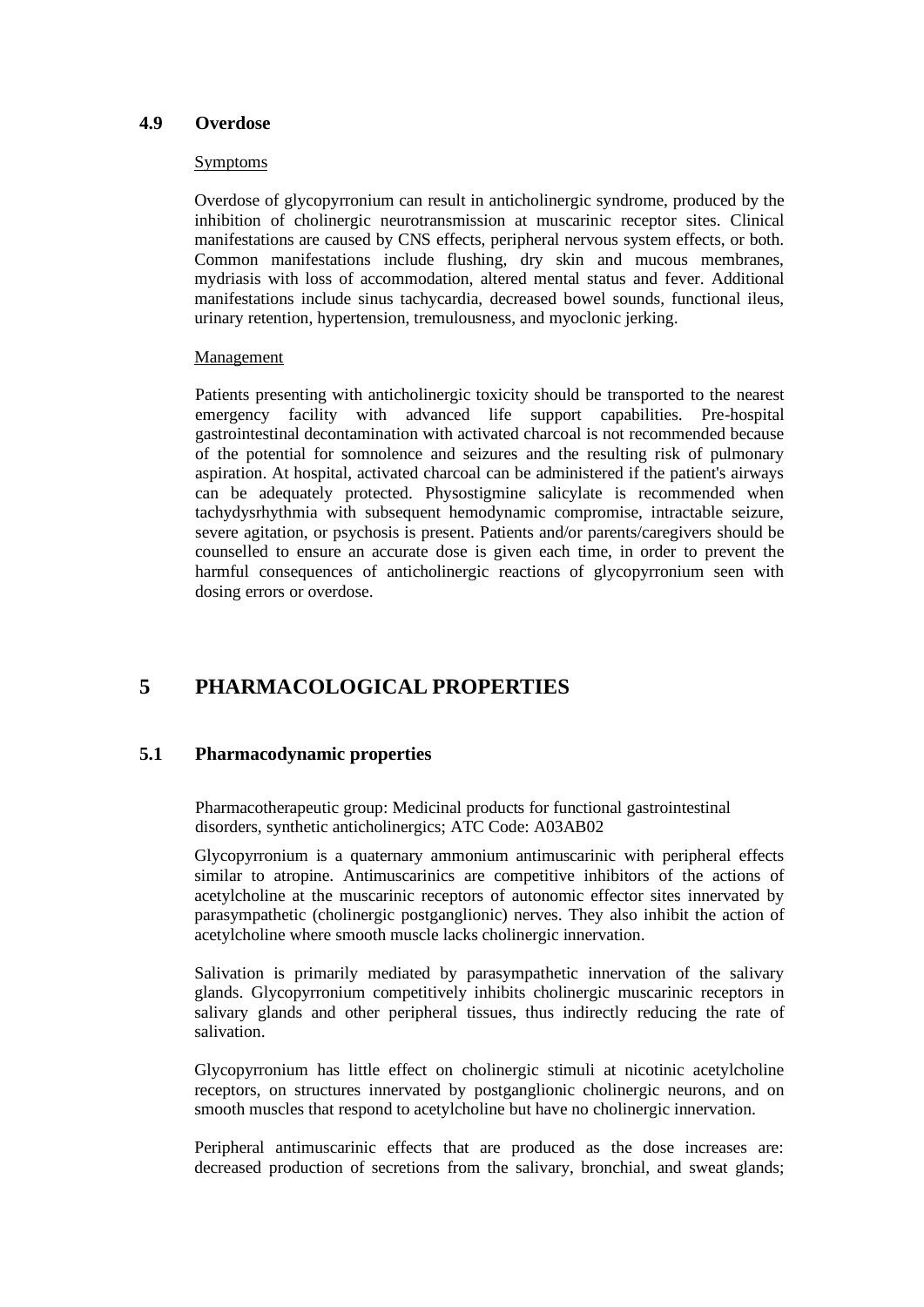dilatation of the pupils (mydriasis) and paralysis of accommodation (cyclopegia); increased heart rate; inhibition of micturition and reduction in gastrointestinal tone; inhibition of gastric acid secretion

Placebo controlled efficacy data includes patients with a treatment duration of 8 weeks.

There is no placebo or comparator- controlled data beyond 8 weeks.

Zeller et al 2012 evaluated the efficacy of glycopyrronium bromide oral solution (1 mg/5 mL) in managing problem drooling associated with cerebral palsy and other neurologic conditions. Thirty-eight patients aged 3–23 years weighing at least 27 lb (12.2 kg) with severe drooling (clothing damp 5–7 days/week) were randomized to eight-weeks treatment with glycopyrronium ( $n = 20$ ), 20-100 μg/kg (not exceeding 3 mg in total) three times a day, or matching placebo  $(n = 18)$ . The first four weeks were an individual titration period in fixed steps depending on response followed by 4-weeks maintenance treatment. Primary efficacy endpoint was responder rate, defined as percentage showing ≥3-point improvement on the modified Teacher's Drooling Scale (mTDS). The primary analysis population was revised to only comprise patients with an age of 3 -16 years which rendered 19 patients in the glycopyrrolate oral solution group and 17 in the placebo group. Responder rate was defined as at least a 3-point improvement in modified Teacher's Drooling Scale (mTDS)

| Responder<br>rate | At least a 3-point        | <b>Mean improvements in mTDS</b>   |
|-------------------|---------------------------|------------------------------------|
| at week 8         | improvement in mTDS       |                                    |
| Glycopyrronium    | 14 of 19 patients (73.7%) | 3.94 points (SD: 1.95; 95%; CI:    |
|                   |                           | $2.97 - 4.91$                      |
| Placebo           | 3 of 17 patients (17.6%)  | 0.71 points (SD: 2.14; 95% CI: $-$ |
|                   |                           | $0.43 - 1.84$                      |
| P value           | $p = 0.0011$              | p < 0.0001                         |

In addition, 84% of physicians and 100% of parents/caregivers regarded glycopyrrolate as worthwhile compared with 41% and 56%, respectively, for placebo (p≤0.014). Most frequently reported treatment-emergent adverse events (glycopyrrolate vs placebo) were dry mouth, constipation, vomiting and nasal congestion.

The safety and efficacy of glycopyrronium have been studied in an open labelled study with no control group over a 24-week period in children aged 3 to 18 years. At the week 24/exit visit, 52.3% (95% confidence interval 43.7–60.9) of patients (n=130) had an at least three-point decrease in mTDS from baseline and were classified as responders to treatment with oral glycopyrrolate solution. The adverse event profile was consistent with the one seen with anticholinergics (see section 4.4 and 4.8)

## **5.2 Pharmacokinetic properties**

Mean absolute oral bioavailability of glycopyrronium comparing a single 50  $\mu$ g/kg oral dose and a single 5  $\mu$ g/kg i.v. dose was low at approximately 3% (range 1.3–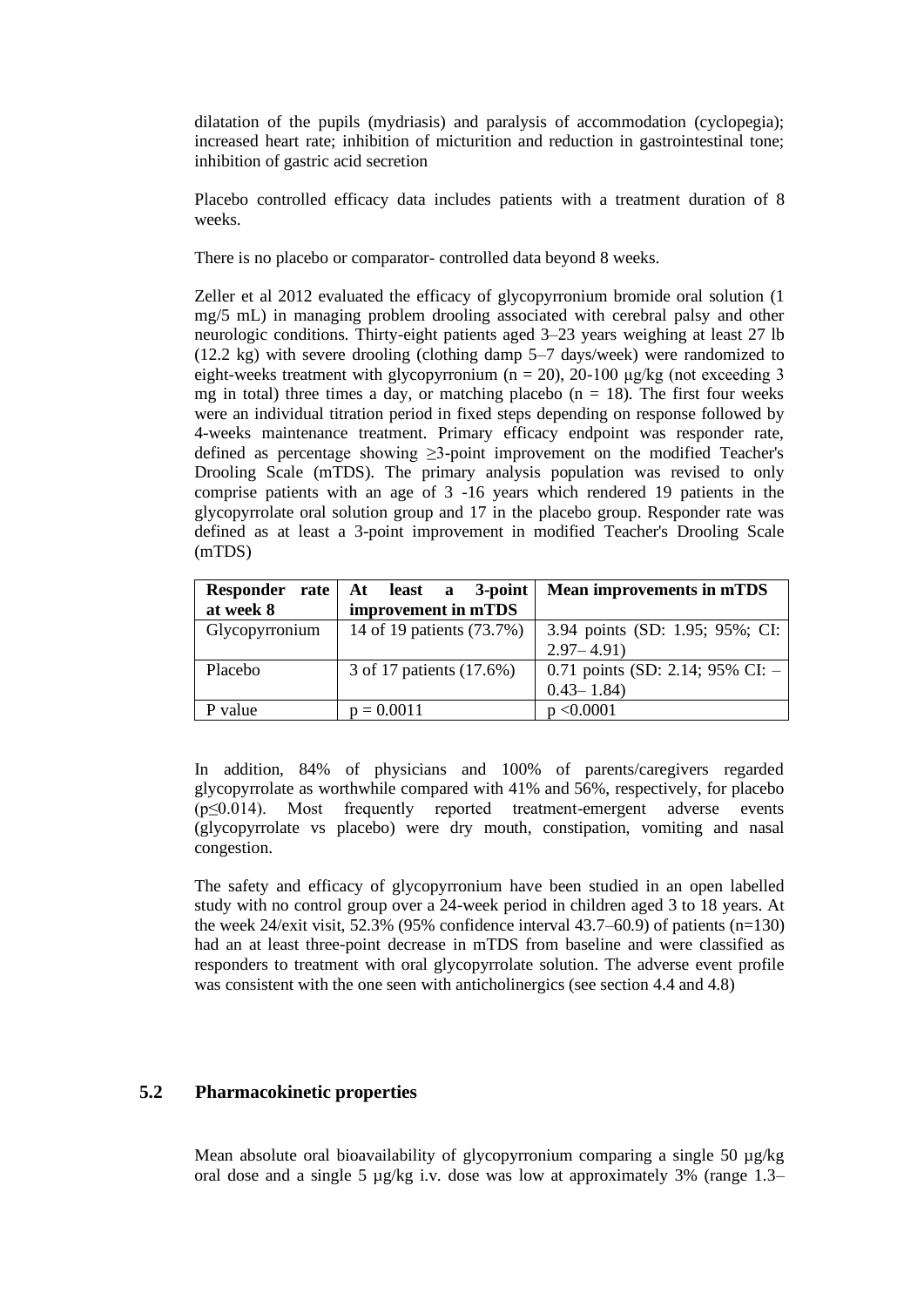13.3%) in children aged 7–14 years undergoing intraocular surgery ( $n = 6$ ) due to the medicinal product's low lipid solubility. Data from sparse PK sampling in children suggests dose proportional PK.

The bioavailability of oral glycopyrronium in children was between that of adults under fed and fasted conditions. Co-administration with food results in a marked decrease in systemic glycopyrronium exposure.

In adults, distribution of glycopyrronium was rapid following a single 6  $\mu$ g/kg i.v. dose; distribution half-life was  $2.2 \pm 1.3$  minutes. Following administration of <sup>3</sup>H labelled glycopyrronium more than 90% of the radiolabel disappeared from the plasma in 5 minutes, and almost 100% within 30 minutes, reflecting rapid distribution.

Analyses of population pharmacokinetic data from healthy adults and children with cerebral palsy-associated chronic moderate to severe drooling who received glycopyrronium (route of administration and dosages not specified) did not demonstrate linear pharmacokinetics of the medicinal product.

The volume of distribution,  $0.64 \pm 0.29$  L/kg in adults is similar to that of total body water. Volume of distribution is somewhat higher in the paediatric population(s), in the range 1.31 to  $1.83$  L/kg.

The PK of glycopyrronium has been shown to be essentially independent of age in children in the age range  $0.19 - 14$  years administered a 5  $\mu$ g/kg i.v. single-dose. In most paediatric subjects, plasma glycopyrronium vs. time plots are reported to show a triexponential curve; adults generally show a biexponential curve. Modest changes in volume of distribution (Vss) and clearance (Cl) have been observed in children between 1 and 3 years of age, leading to a statistically significant shorter elimination half-life ( $t\frac{1}{2}$ , z) than that observed in younger (3 years of age; p = 0.042) groups. In a study in healthy adults, a 2000 µg single dose of glycopyrronium bromide resulted in an AUC of 2.39 µg.h/L (fasted). An AUC0-6 h of 8.64 µg.h/L was observed after 6 µg/kg i.v. glycopyrronium.

Based upon theoretical physicochemical considerations, the quaternary ammonium compound glycopyrronium would be expected to have low central bioavailability; no glycopyrronium was detectable in the CSF of anaesthetised surgical patients or patients undergoing caesarean section following a  $6 - 8$  µg/kg i.v. dose. In the paediatric population 5 µg/kg i.v. glycopyrronium has low central bioavailability, except in the case where the blood brain barrier has been compromised (e.g., a shunt infection).

The primary route of elimination of glycopyrronium is via renal excretion, mainly as unchanged medicinal product. Approximately 65% of an i.v. dose is renally excreted within the first 24 hours. A small proportion  $(-5%)$  is eliminated in the bile. The elimination half-life of glycopyrronium appears to be dependent on route of administration being  $0.83 \pm 0.27$  hours after i.v. administration, 75 minutes after i.m. administration and in the region of 2.5 - 4 h after oral (solution) administration, though again this was highly variable. That the latter two half-lives, and especially that for oral administration, are longer than for i.v. administration probably reflects the complex absorption and distribution of glycopyrronium by each route. It is possible that prolonged absorption after oral administration translates into elimination being faster than absorption (known as flip-flop kinetics, characterized by Ka < Ke).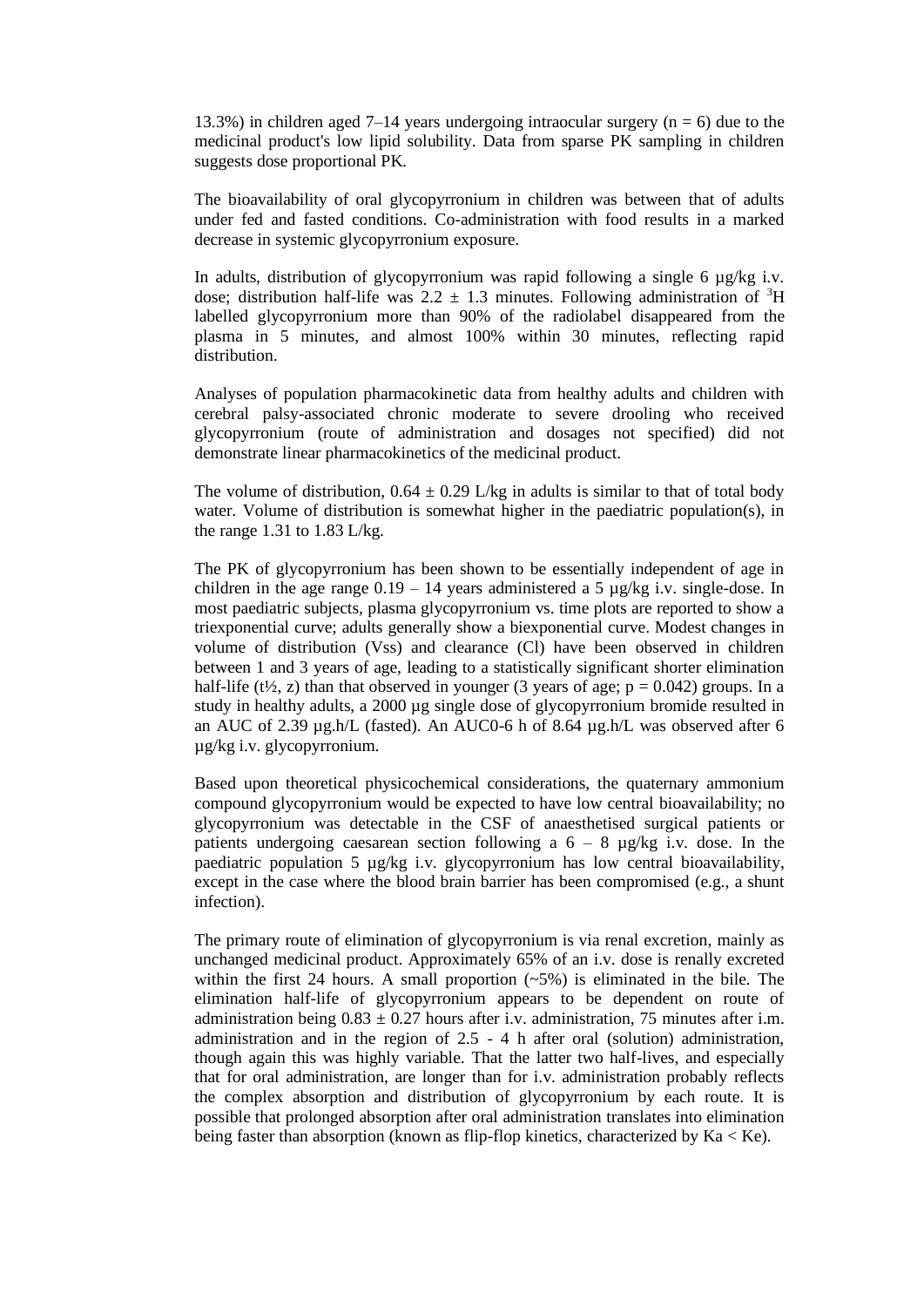The total body clearance of the medicinal product following an i.v. dose is relatively high at between  $0.54 \pm 0.14$  L/h/kg and  $1.14 \pm 0.31$  L/h/kg. As this exceeds the glomerular filtration rate and it appears that more than 50% of the dose is excreted unchanged in the urine, it is probable that the renal elimination of glycopyrronium involves both glomerular filtration and proximal tubular secretion by the base secretory mechanism.

A mean increase in total systemic exposure  $(AUC<sub>last</sub>)$  of up to 1.4-fold was seen in adult subjects with mild and moderate renal impairment (GFR  $\geq$ 30ml/min/1.73m<sup>2</sup>) and up to 2.2-fold in subjects with severe renal impairment or end stage renal disease (estimated GFR  $\langle 30 \text{ m} \rangle$ /minute/1.73m<sup>2</sup>). A 30% dose reduction (see section 4.2) is required for patients with mild to moderate renal impairment. Glycopyrronium is contraindicated in patients with severe renal impairment.

Baseline characteristics (age, weight, gender, and race) do not affect the pharmacokinetics of glycopyrronium. Impaired hepatic function is not expected to affect the pharmacokinetics of glycopyrronium since the majority of the medicinal product is eliminated through the kidneys.

Co-administration with food results in a marked decrease in systemic glycopyrronium exposure (see section 4.2.).

Different formulations of glycopyrronium differ in bioavailability and should not be regarded as interchangeable (see section 4.2).

# **5.3 Preclinical safety data**

Non-clinical data, including genotoxicity or carcinogenicity studies have not been performed for glycopyrronium bromide.

Limited non-clinical data reveal no special hazard for humans based on conventional studies of safety pharmacology or repeated dose toxicity.

The single-dose toxicity of glycopyrronium has been tested in a range of investigations, although only limited experimental details are available. Upon oral administration, high LD50 values of 550 mg/kg in mice and above 1000 mg/kg in rats were reported. In rats at higher doses (1500-2000 mg/kg) signs of toxicity were tremors, clonic and tonic convulsions and laboured breathing were observed prior to death, resulting from respiratory failure.

Chronic oral administration of glycopyrronium at doses of 4, 16 and 64 mg/kg for up to 27 weeks in dogs produced mydriasis, cycloplegia, xerostomia, emesis, occasional lacrimation, injection of sclera and rhinorrhoea

Extrapolation of safety margins to the paediatric population is not possible, as no exposure data are available from repeated dose toxicology studies and no studies in juvenile animals have been performed with glycopyrronium.

Data on reproductive endpoints for glycopyrronium are very limited. A reduction in corpora lutea was observed in female rats administered glycopyrronium. No effects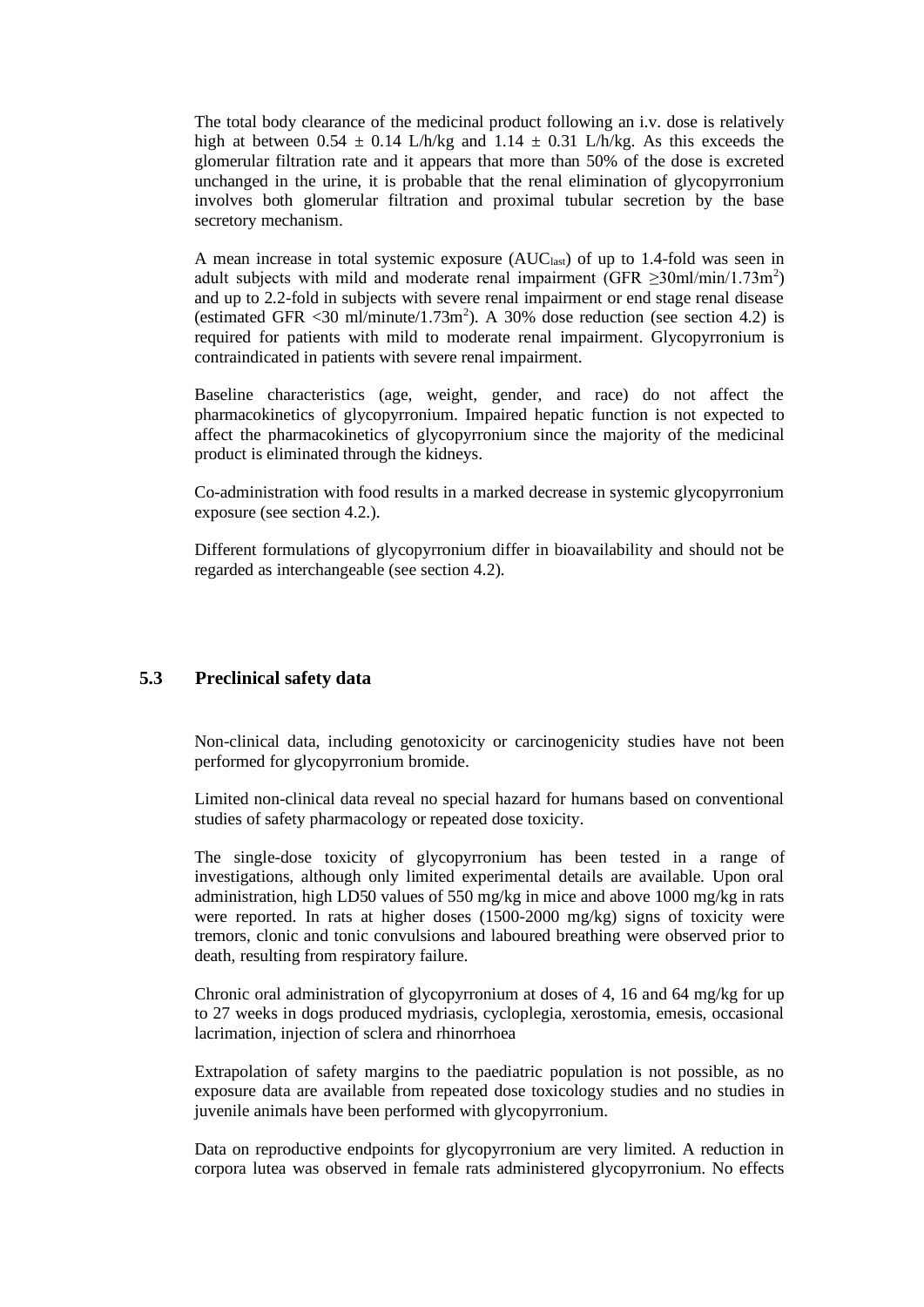on fertility were observed in male rats. Reproductive performance in rats given glycopyrronium shows a decrease in the rate of conception and in survival rate at weaning. The significance of the non-clinical findings for humans is not clear, and the lack of human data on the medicinal product leads to glycopyrronium being contraindicated in pregnant women.

There are insufficient data in the public domain to adequately assess effects on the reproductive system in young adults, and safety in human pregnancy has not been established.

# **6 PHARMACEUTICAL PARTICULARS**

## **6.1 List of excipients**

Lactose monohydrate, Anhydrous calcium hydrogen phosphate, Magnesium stearate, Povidone K-30, Sodium starch glycolate.

## **6.2 Incompatibilities**

None known

## **6.3 Shelf life**

Unopened bottle: 3 Years Do not use after five weeks of first opening Blister: 3 Years

# **6.4 Special precautions for storage**

Do not store above  $25^{\circ}$  C. Store in original container.